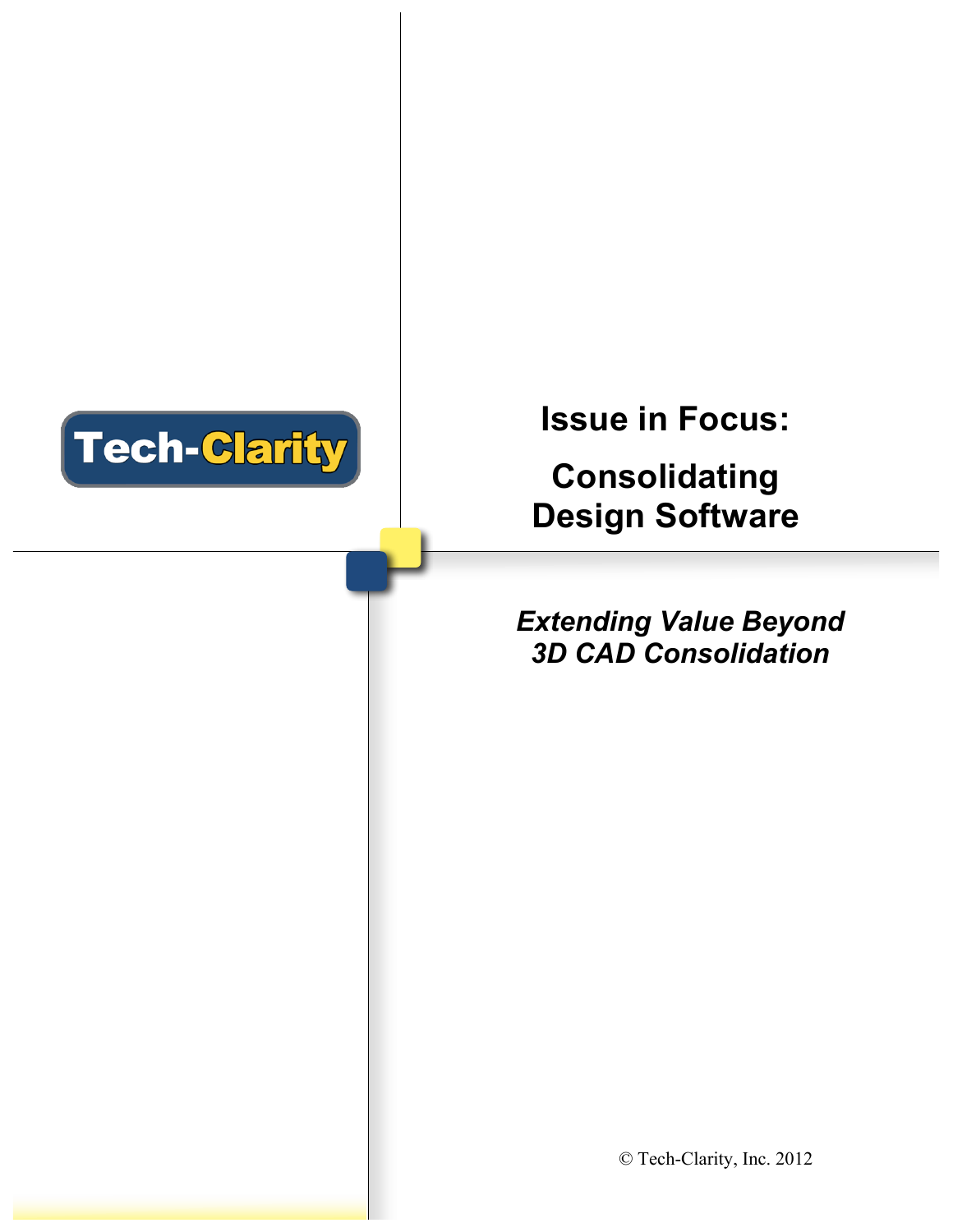

## **Table of Contents**

| Consolidate Downstream from Detailed Design 5 |  |
|-----------------------------------------------|--|
|                                               |  |
|                                               |  |
|                                               |  |
|                                               |  |
|                                               |  |
|                                               |  |
|                                               |  |
|                                               |  |
|                                               |  |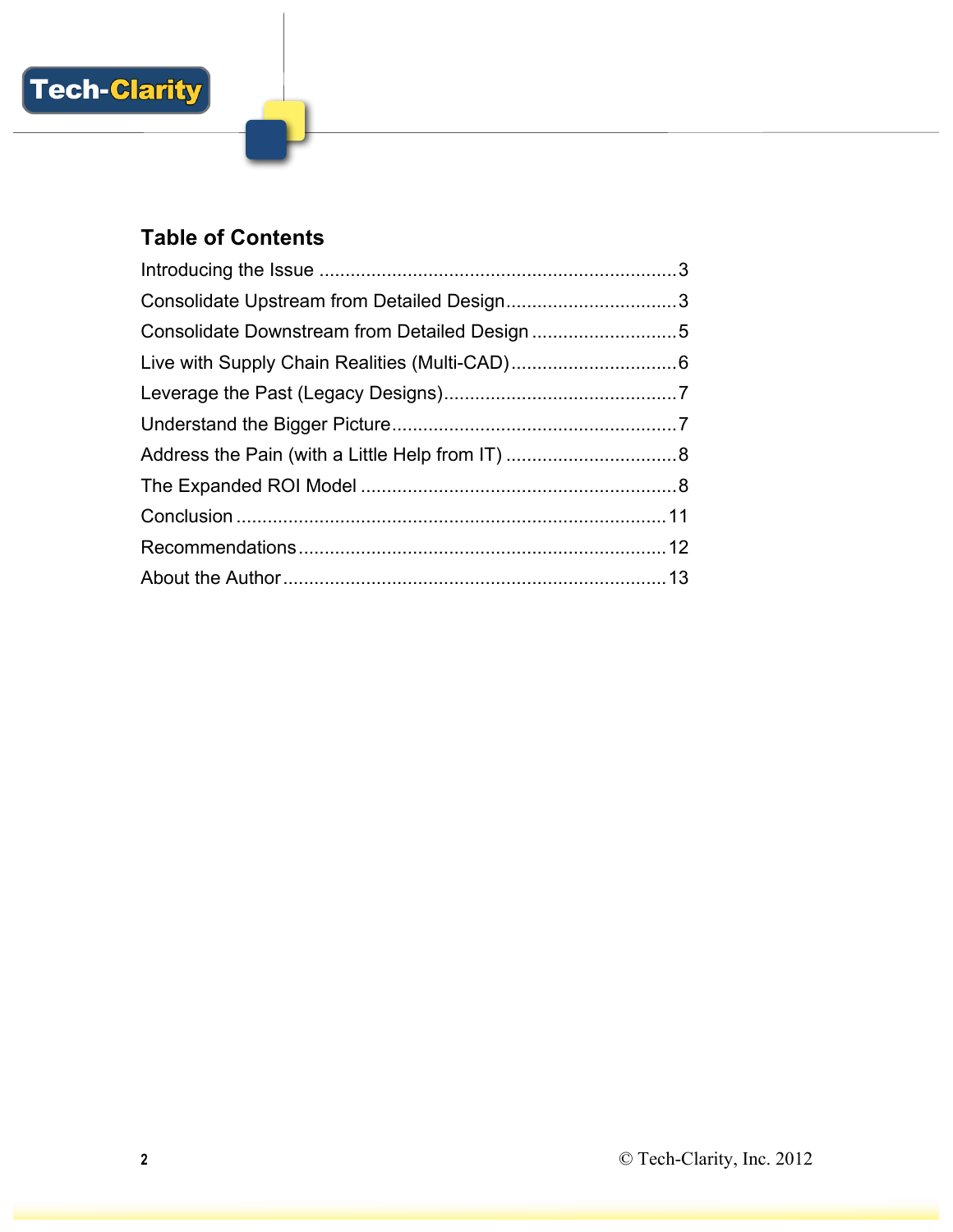

**Tech-Clarity** 

Tech-Clarity research indicates that consolidating on a single CAD system helps enable design and component reuse and promotes better collaboration among engineers. Most companies initially pursue a single CAD solution for the obvious IT cost savings, however Tech-Clarity Insight: Consolidating CAD – Benefits of a Unified CAD Strategy explains that standardizing on a single CAD platform also provides more strategic benefits. These benefits include higher productivity, greater corporate agility, and faster response to market dynamics. Although most companies can't fully consolidate systems due to customer demands, supply chain dynamics, and the realities of complex business, standardization is a valuable goal.

*Consolidating on a single CAD system helps enable design and component reuse and promotes better collaboration among engineers.*

The Consolidating CAD report focuses primarily on the value of a common 3D mechanical design solution. Several interviews touched on the benefits of leveraging a common PLM environment, but for the most part the focus is on 3D based mechanical engineering. The benefits reported are the result of consolidating detailed design resources on a single 3D CAD system. Now, the introduction of design suites covering a broader spectrum of the design process opens up new opportunities. The benefits of consolidating design software beyond just 3D mechanical design offers even greater value.

> *The benefits of consolidating design software beyond just 3D mechanical design offers even greater value.*

For example, consider having a common CAD data set that allows an industrial design specialist creating a 2D sketch, an engineer modeling a product in full parametric 3D, an engineer building a concept in 2D (that will ultimately be designed in 3D), and others using direct modeling techniques further downstream to use the appropriate tool for the job. This report extends the previous findings, exploring how an integrated design suite that supports flexible approaches on a common data model adds even more value than consolidating 3D mechanical CAD.

#### **Consolidate Upstream from Detailed Design**

As the prior report explains, consolidating mechanical design tools offers significant benefits. But there is more to designing a product than detailed design. Many products begin taking shape as a conceptual sketch or 2D design. Frequently, these are created in a standalone tool or in traditional pencil and paper form. The advent of digital sketching transforms this process to produce a digital output. This allows designers to share,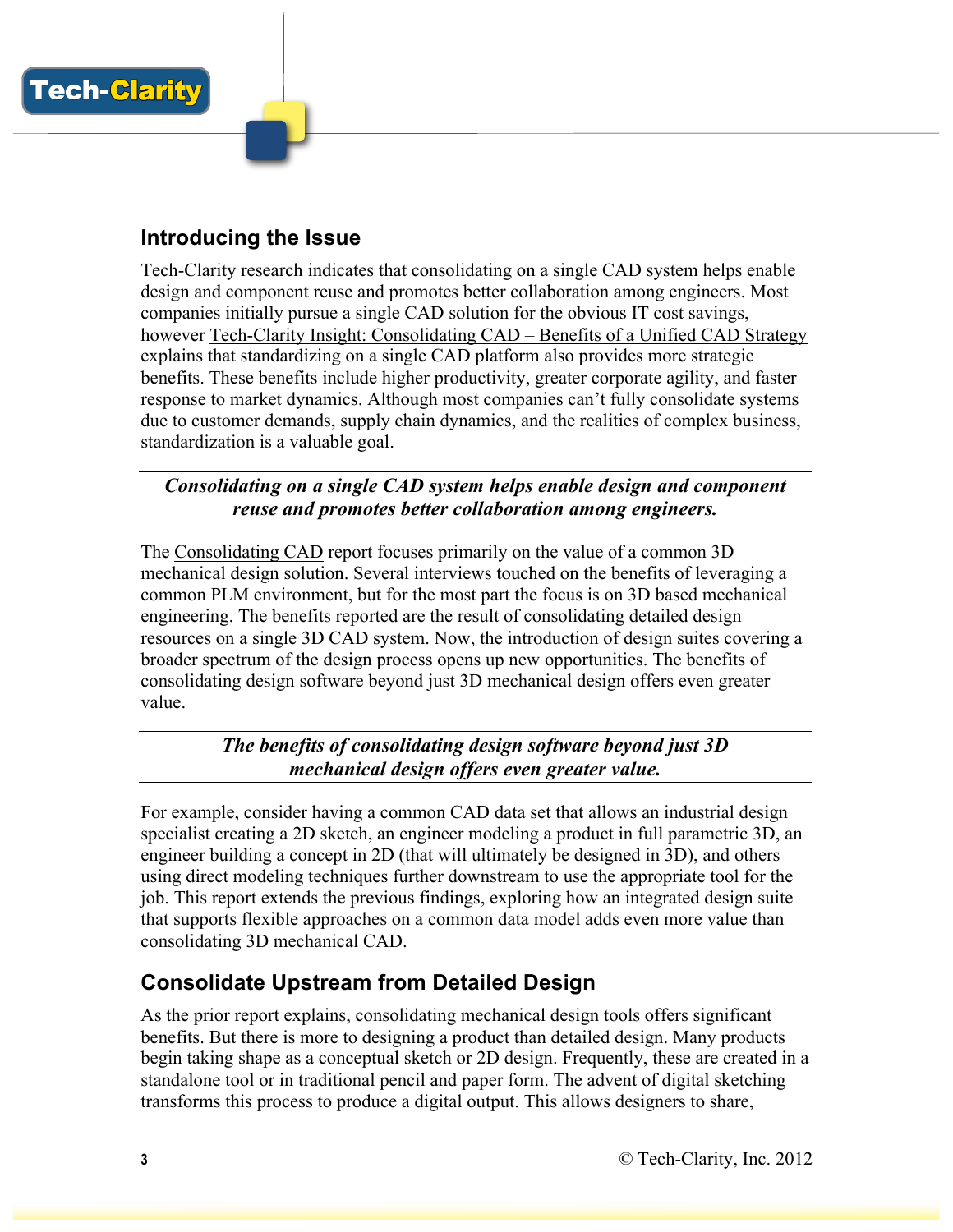

modify, and reuse concepts more readily. It effectively transforms a disconnected deliverable into a corporate asset.

> *Integrating digital assets downstream prevents design gaps between what is designed and what is produced.*

Digitizing the concept also helps ensure that designers' intentions are carried forward so the next person doesn't have to interpret and recreate the idea. Integrating digital assets downstream prevents design gaps (Figure 1) between what is designed and what is produced, ensuring that intended/ innovation and quality aren't lost along the way.



**Figure 1: Tech-Clarity Design Disconnect Framework**

A digitized sketch can also provide a starting point for a 3D industrial design. Industrial design is a freeform and creative activity that can't afford the constraints a fully featured, parametric design solution may impose. While these solutions transmit design intent and ensure what is designed gets produced, the rigor and training requirements are sometimes more than the industrial design process can support. But the processes shouldn't be disconnected, either. Designing on a common data model provides an opportunity to ensure that conceptual design intent is clearly communicated downstream into detailed design, increasing efficiency because information can be reused instead of recreated.

#### *Companies spend days recreating data without thinking about the productivity loss. It is a huge, hidden productivity sink.*

With disconnected point solutions, companies often recreate the wheel from the sketch or 2D design when moving to a 3D model. Then, they sometimes recreate it again from an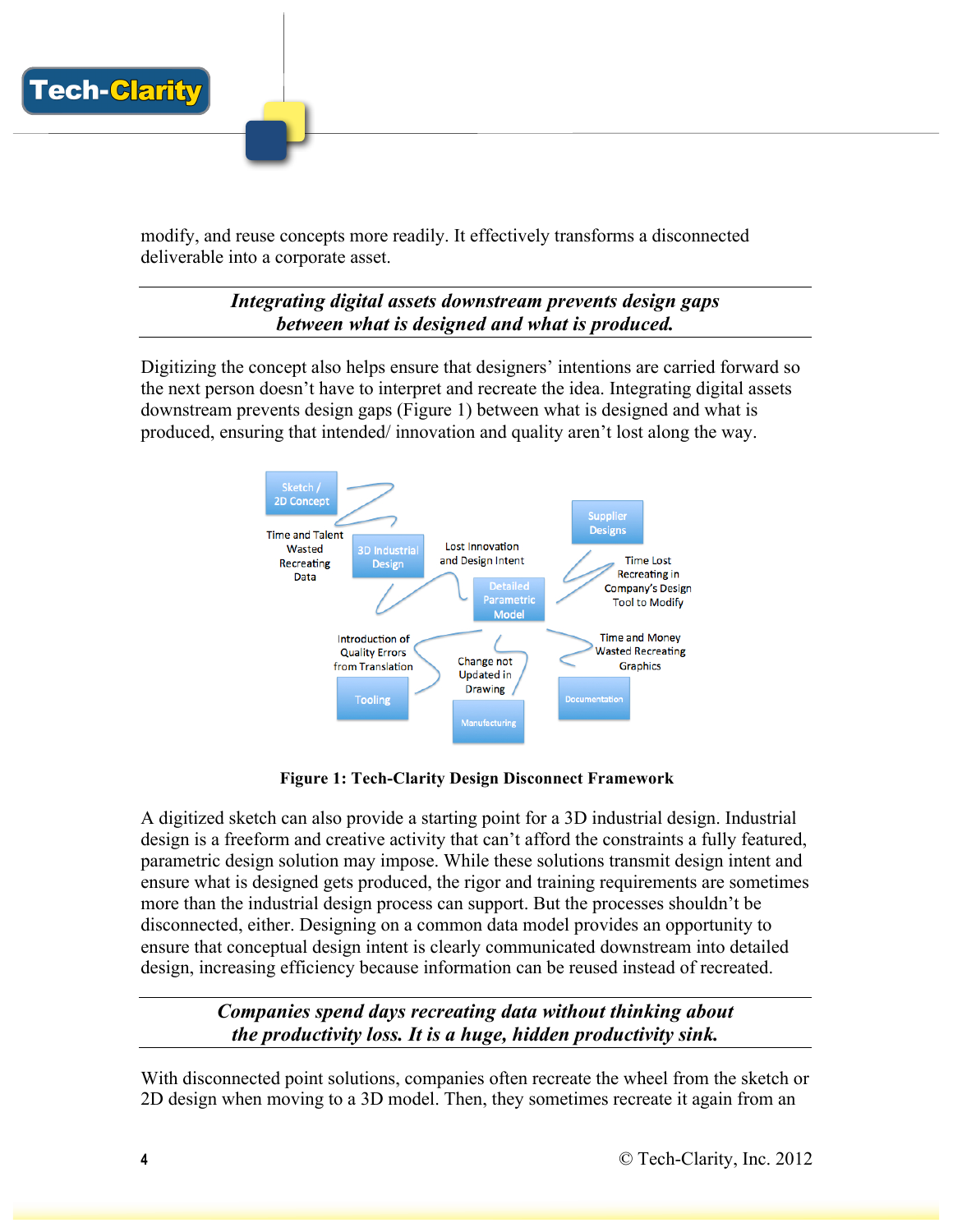

industrial designer's 3D model to a fully featured 3D, parametric model. This costs precious time and resources recreating data or translating it and having to fix, or "heal" models. It destroys efficiency and innovation and introduces the potential for misinterpretation and errors that impact product quality. In some instances, it can also lead to data corruption. Companies spend days recreating data without thinking about the productivity loss. It is a huge, hidden productivity sink. Companies could be spending this time on a few more conceptual design alternatives by leveraging an integrated design solution that ensures integration and data transportability without the need to translate or recreate product models.

#### **Consolidate Downstream from Detailed Design**

Product engineers are not the only ones who use design tools in the manufacturing enterprise. Different departments may use CAD to design manufacturing layouts, tooling, or other manufacturing assets. These people probably don't need the power of a fully featured, parametric, 3D CAD tool. They are not likely to use the system enough to justify the level of training and investment required to outfit them with a fully featured design application. In fact, they may be using 2D or using a simpler 3D CAD system. This often leads to disconnects in the way data moves downstream from detailed designs. These additional gaps in the design process further complicate the issues encountered when moving conceptual designs into detailed design.

> *Designers can avoid recreating data by using simpler tools that interoperate on a common data model.*

Using different systems when designing a manufacturing aide like a jig, fixture, or container can lead to recreating product geometry. This creates discontinuity from the product design and can introduce errors and quality problems. Alternatively, they might choose to use a physical prototype for this, wasting time and effort. Designers can avoid recreating data by using simpler tools that interoperate on a common data model.

*Using detailed designs in manufacturing eliminates the vast amount of time wasted recreating, translating, and healing data for downstream use.* 

Like reusing conceptual designs in detailed design, using detailed designs in manufacturing eliminates the vast amount of time wasted recreating, translating, and healing data for downstream use. But, manufacturing engineers need simpler tools. The same is true for other downstream departments. For example, service and installation personnel could use simpler tools to create drawings for customer site installations or to determine how a product would fit with existing equipment. Interoperability is the key.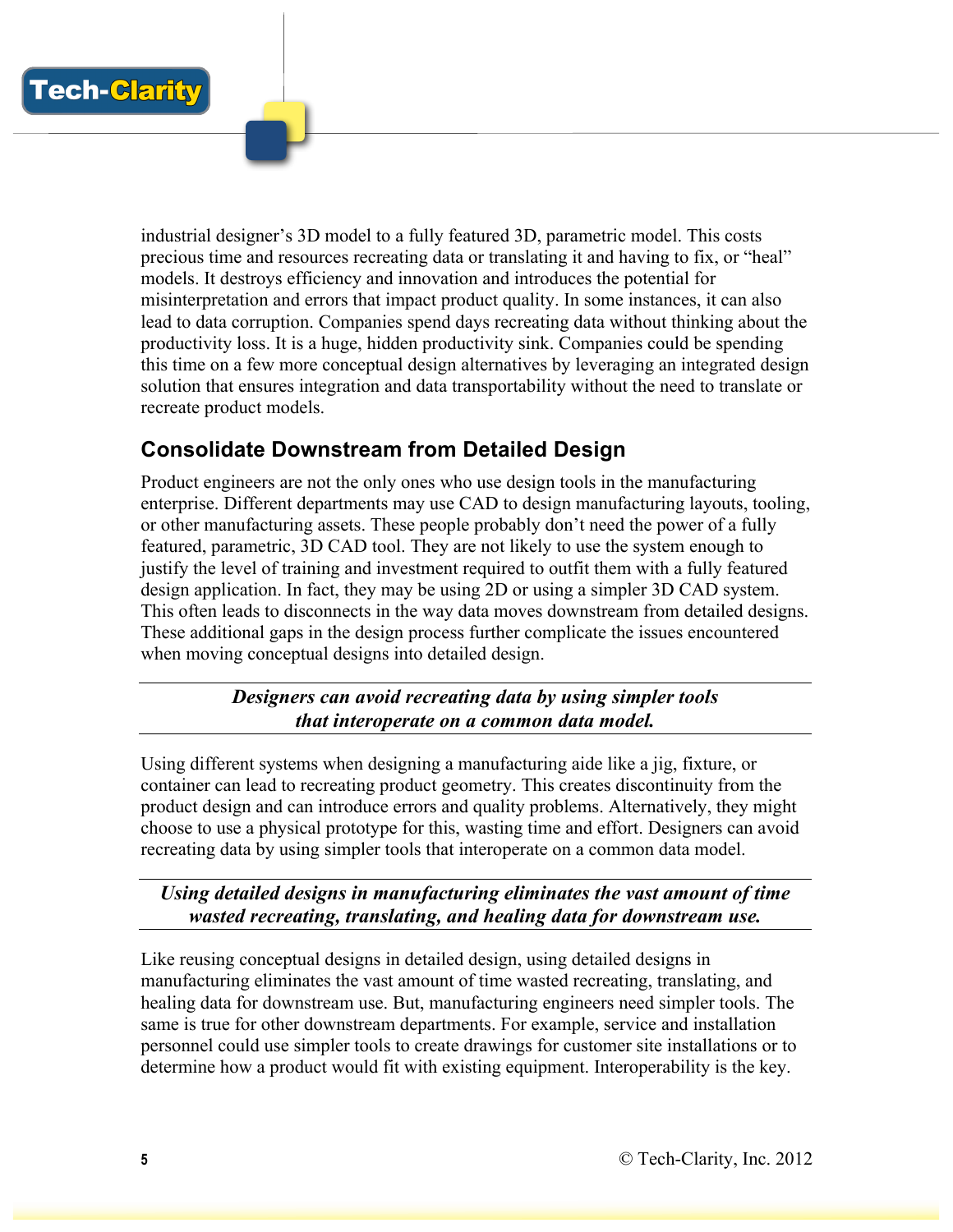

## **Live with Supply Chain Realities (Multi-CAD)**

Beyond upstream and downstream challenges, it's important to understand collaboration and peer-level integration issues. The realities of customer mandates and supply chain dynamics dictate that companies need to be able to operate in a multi-CAD environment. Although some companies can force their supply chain to standardize on a common platform – including specific versions of CAD tools and PLM solutions – most companies do not have this luxury. One could argue about the validity of that approach, but for most companies that is not a realistic opportunity. Instead, they must live with different CAD tools, different versions, and different design approaches.

In a multi-CAD environment, designs come in different forms. They may need to be translated from different native CAD solutions or may come in "neutral" file formats. These neutral formats include standards such as IGES or STEP, which provide "dumb" models that convey geometry but incorporate no design intent. These models could come from  $3<sup>rd</sup>$  party design centers, other divisions of the company, suppliers, or customers, and introduce foreign data to the design environment.

*Capabilities such as direct modeling make it easier to adopt geometry from other systems and treat it as if it was native data.* 

Fortunately, the design suites of today are more capable to work on CAD models from other systems. Capabilities such as direct modeling make it easier to adopt geometry from other systems and treat it as if it was native data. These systems offer feature recognition to recognize a round or a hole as a feature and understand how they should behave. They may also recognize symmetry, for example recognizing that ten identical holes should probably remain ten identical holes. This adds intelligence back to the "dumb" geometry, which would be nearly impossible with a parametric system.

*Interoperability and integration are essential to work with models of different types and from different sources.*

Of course direct modeling is only a part of the solution. Foreign data is better addressed with a design suite that includes direct modeling, but may also need to be combined into assemblies with parametric parts. Interoperability and integration are essential to work with models of different types and from different sources. The tool should also understand the bigger picture, maintaining the relationship with the foreign data, so relationships are not lost.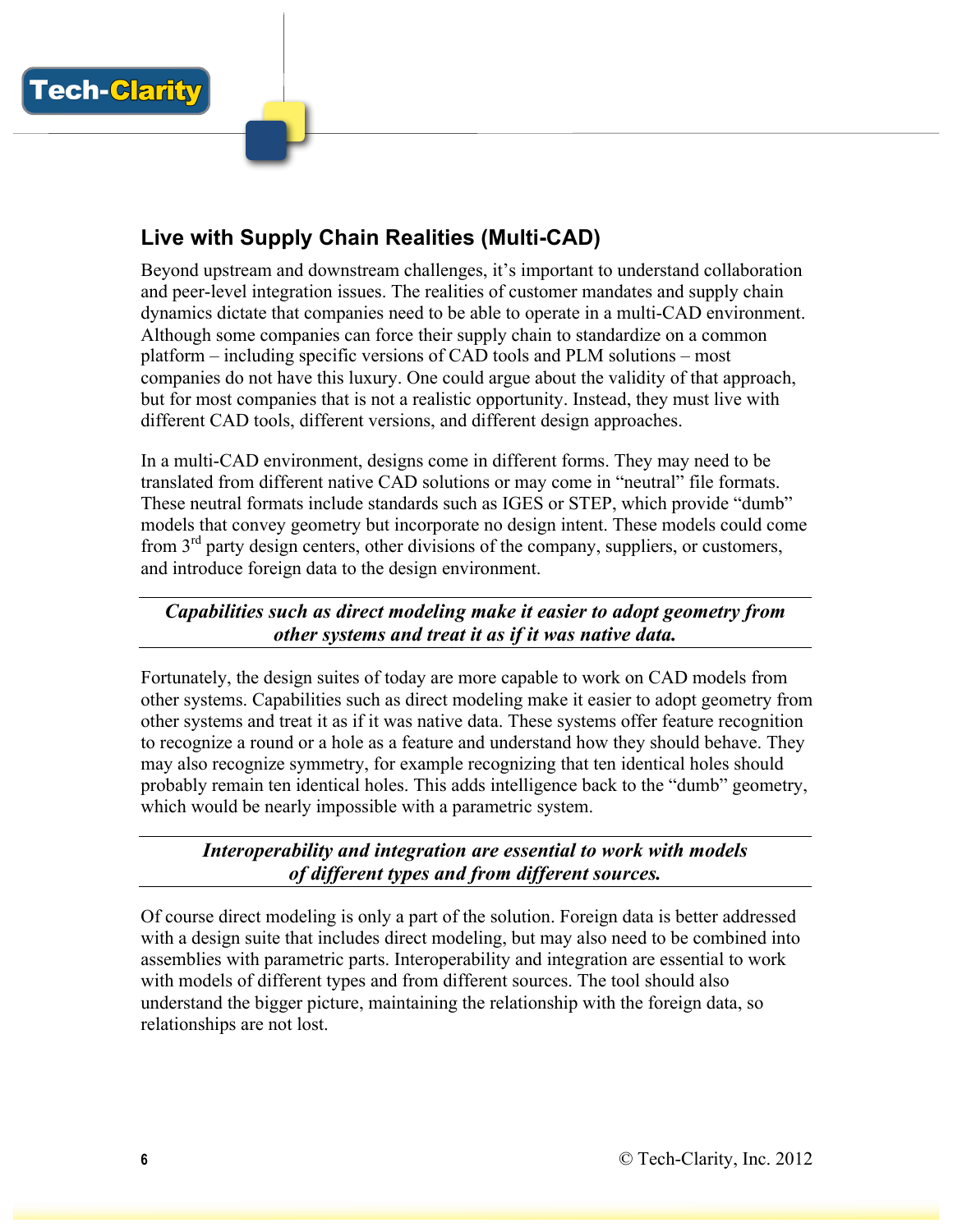

**Tech-Clarity** 

#### **Leverage the Past (Legacy Designs)**

An integrated design suite helps upstream and downstream in the product lifecycle, but what about the company lifecycle? Companies evolve over time. Most companies have designs from a legacy CAD system (or more than one). This might be the due to the natural replacement of tools or result from a merger or acquisition. For many, these designs are not converted to the newest system even though the products are still in use and may still be active in the market. Some executives might be surprised to find out how little of their current product portfolio has designs in their current CAD system. It is probably a lot less than they assume.

*Some executives might be surprised to find out how little of their current product portfolio has designs in their current CAD system.* 

Legacy data is important when redesigning old products or supporting products in the field. In some industries, legacy designs may be valuable for a very long time. How do companies address this issue? Some companies keep copies of the old software around to work on old designs. These systems become hard to maintain as new operating systems and infrastructure are implemented. Some may even require maintaining old hardware. Most of the new design work, though, is recreated or translated and corrected in the new system. Bringing the old data into a direct modeling tool may make more sense. An interoperable, integrated design suite provides this capability without significant lost time and productivity.

#### **Understand the Bigger Picture**

Having an integrated design suite also helps drive efficiency across the enterprise. For example, consider the important task of developing product documentation. Today's integrated solution suites offer the ability to leverage existing 3D content to provide better product documentation and technical information. Tech-Clarity Insight: The Business of 3D Technical Communications explains that reusing detailed designs for technical communications allows companies to improve the productivity of Engineering, Manufacturing, and Service in addition to technical documentation teams. They can also gain a competitive market advantage by developing highly compelling graphics for Sales and Marketing. This is just one more example of how integrated solutions offer more opportunity to save money, shorten time to market, and improve factors such as quality that drive product profitability.

*Integrated solutions offer more opportunity to save money, shorten time to market, and improve factors such as quality that drive product profitability.*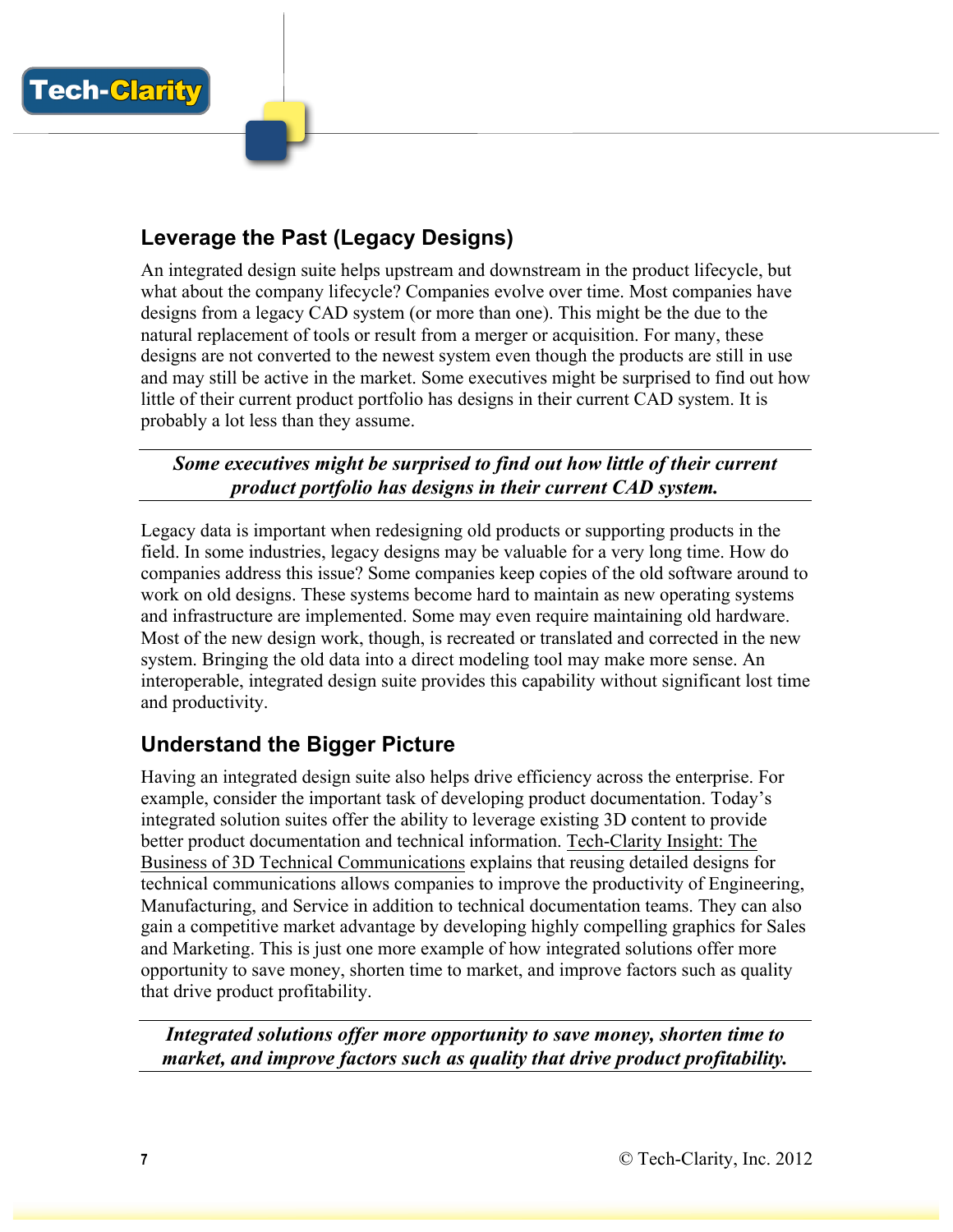

### **Address the Pain (with a Little Help from IT)**

Many companies fail to act despite the clear value of consolidation. They simply don't recognize the huge amount of time they waste due to incompatible design data and systems. Recreating CAD data and dealing with translation problems has just become a normal part of the job instead of being seen as the huge productivity sink it has become. Maybe companies have just given up because there were few good options to address the issue? But companies need to recognize the source of quality issues from translated designs, even though they are hard to trace. They need to understand that conceptual or industrial design intent is being lost in detailed design and should not be accepted as inevitable. These are strategic issues that impact top- and bottom-line performance.

*IT savings will likely pay for the entire consolidation effort!*

Ironically, the place that the issue is often addressed is outside of Engineering and product development. The issue is frequently broached by the CIO to reduce spend on information technology (IT). The benefits to IT-oriented consolidation are perhaps more tactical, but also more tangible and can lead to strategic product development benefits. Consolidating vendors and tools across the enterprise reduces cost (as discussed in the last paper) including licenses, training, help desk, maintenance costs, integration expense, upgrade efforts, and more. The truth is that IT savings will likely pay for the entire consolidation effort!

#### **The Expanded ROI Model**

The previous paper offered a template ROI model to help manufacturers analyze the potential benefits of consolidating their 3D CAD solution. This paper expands on that by including upstream and downstream savings available from consolidating on a design suite instead of just a mechanical 3D CAD solution. In addition, the ROI model has been adjusted to use maintenance fees as a basis instead of initial license fees based on feedback from manufacturers that they don't have license cost data or feel it is outdated.

> *This example can serve a starting point to analyze costs as they apply to a specific company scenario.*

As with the previous report, the ROI example is a representative view of the cost savings available from consolidating CAD tools across an organization. The costs in the model are highly dependent on the specifics of each individual s business and their solutions, but this example can serve a starting point to analyze costs as they apply to a specific company scenario.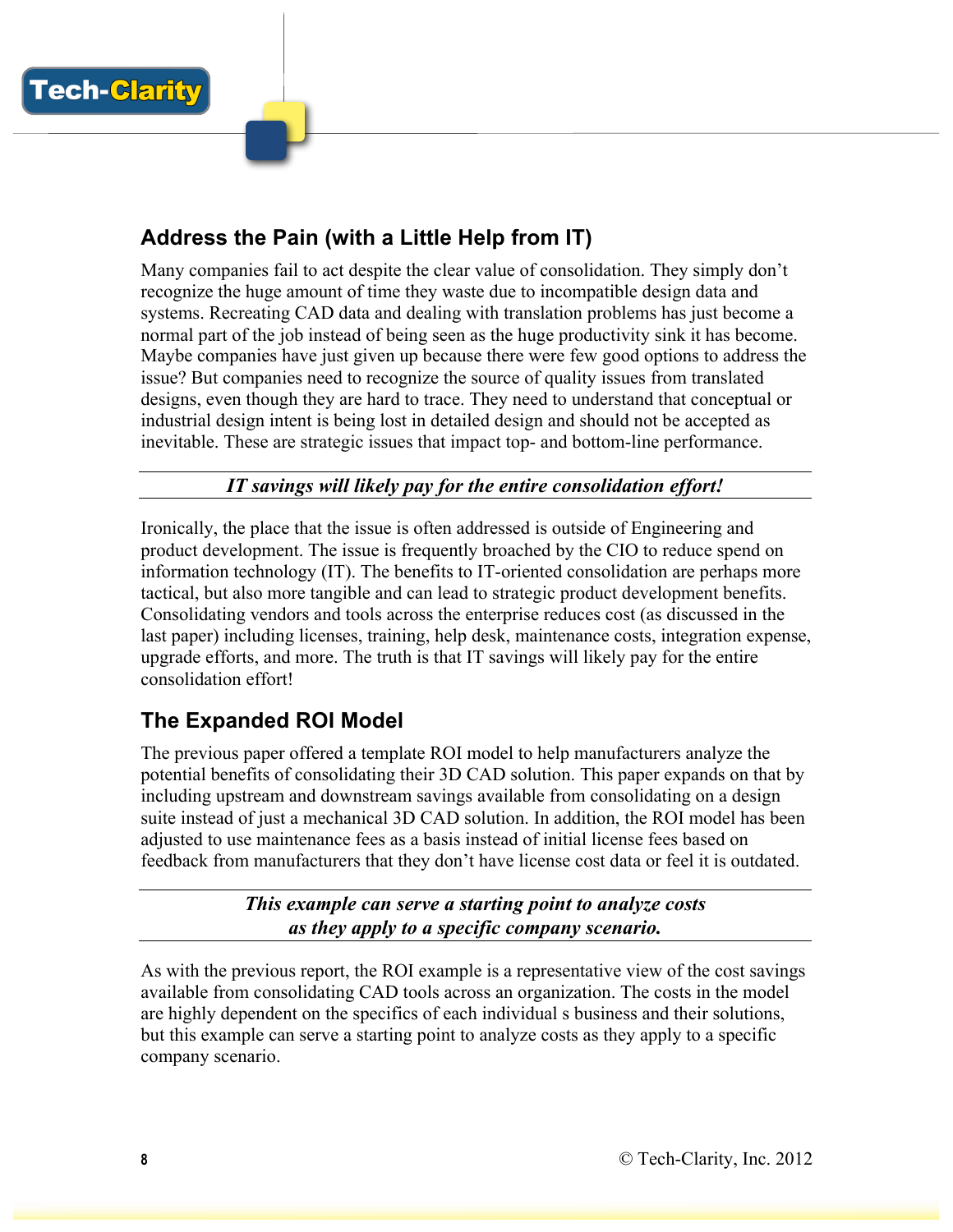

The model below is based on the following assumptions, which will vary from company to company:

- Annual maintenance cost for the primary mechanical CAD system is \$100,000
- The company has 25% as many upstream CAD users as mechanical CAD users
- The company has 50% as many downstream CAD users as mechanical CAD users

| <b>Cost Driver</b>                                        | <b>Source of Savings</b>                                       | <b>System</b>             | Cost<br>$**$ | <b>Reduction</b> | Frequency | Annual<br><b>Savings</b> |
|-----------------------------------------------------------|----------------------------------------------------------------|---------------------------|--------------|------------------|-----------|--------------------------|
| License Fees                                              | Assume no license<br>savings                                   | N/A                       | $0\%$        | $0\%$            | N/A       |                          |
| Maintenance                                               | Discontinuation of<br>redundant system                         | M                         | 100%         | 10%              | Annual    | \$10,000.00              |
|                                                           | Consolidation, economy<br>of scale                             | U                         | 25%          | 10%              | Annual    | \$2,500.00               |
|                                                           | Consolidation, economy<br>of scale                             | D                         | 50%          | 10%              | Annual    | \$5,000.00               |
| CAD<br>Integration /<br>Translation<br>Tools              | No longer needed (direct<br>modeling, common data<br>model)    | All                       | 50%          | 90%              | Annual    | \$45,000.00              |
| Customization,<br>Configuration,<br>Wizards,<br>Templates | Eliminate need for<br>redundant systems                        | M                         | 10%          | 50%              | Annual    | \$5,000.00               |
|                                                           |                                                                | U                         | 5%           | 100%             | Annual    | \$5,000.00               |
|                                                           |                                                                | $\mathbf D$               | 5%           | 100%             | Annual    | \$5,000.00               |
| Upgrades                                                  | Eliminate need for<br>redundant systems                        | M                         | 100%         | 50%              | Biannual  | \$25,000.00              |
|                                                           |                                                                | U                         | 25%          | 100%             | Biannual  | \$12,500.00              |
|                                                           |                                                                | D                         | 25%          | 100%             | Biannual  | \$12,500.00              |
| $3rd$ Party<br>Applications -<br>Maintenance              | Reduce duplication due<br>to incompatibility                   | M                         | 50%          | 25%              | Annual    | \$12,500.00              |
|                                                           |                                                                | U                         | 10%          | 100%             | Annual    | \$10,000.00              |
|                                                           |                                                                | D                         | 15%          | 100%             | Annual    | \$15,000.00              |
| $3rd$ Party<br>Applications -<br>Upgrades                 | Reduce duplication due<br>to incompatibility                   | M                         | 25%          | 25%              | Biannual  | \$3,125.00               |
|                                                           |                                                                | $\ensuremath{\mathrm{U}}$ | $5\%$        | 100%             | Biannual  | \$2,500.00               |
|                                                           |                                                                | $\overline{D}$            | 7.50%        | 100%             | Biannual  | \$3,750.00               |
| <b>User Training</b><br>- Development                     | Eliminate need to<br>develop training for<br>redundant systems | $\mathbf M$               | 50%          | 50%              | Biannual  | \$12,500.00              |
|                                                           | Extend training for<br>primary system                          | U                         | 50%          | 75%              | Biannual  | \$18,750.00              |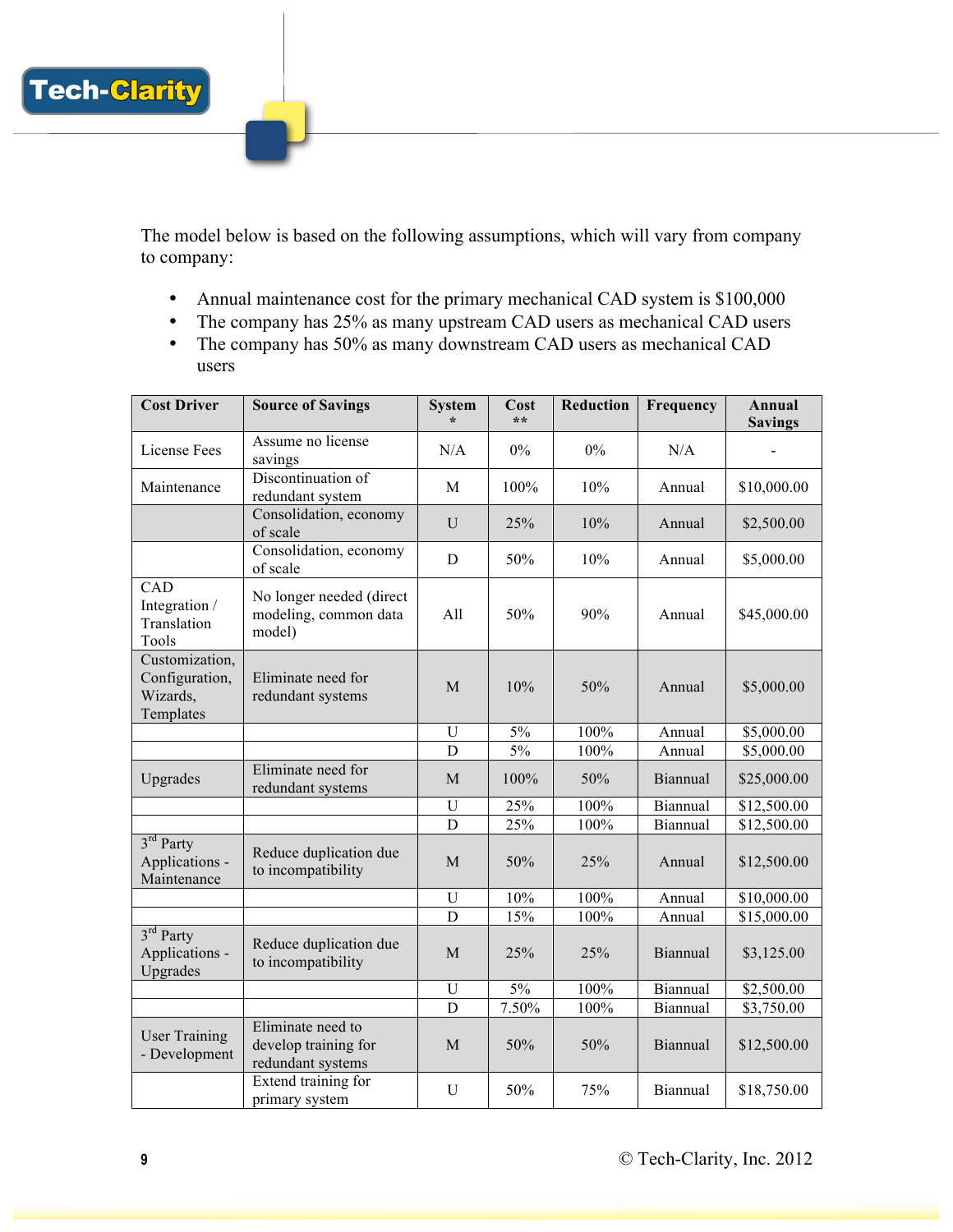| <b>Cost Driver</b>                                            | <b>Source of Savings</b>                                               | <b>System</b> | Cost<br>$**$ | <b>Reduction</b> | Frequency | Annual<br><b>Savings</b> |
|---------------------------------------------------------------|------------------------------------------------------------------------|---------------|--------------|------------------|-----------|--------------------------|
|                                                               | Extend training for<br>primary system                                  | D             | 50%          | 75%              | Biannual  | \$18,750.00              |
| <b>User Training</b><br>- Delivery                            | Eliminate need for<br>training on redundant<br>solution                | M             | 25%          | 10%              | Annual    | \$2,500.00               |
| Technical<br>Training                                         | Eliminate need for<br>training on redundant<br>system                  | M             | 10%          | 100%             | Annual    | \$10,000.00              |
|                                                               | Eliminate need for<br>training on redundant<br>system                  | U             | 10%          | 100%             | Annual    | \$10,000.00              |
|                                                               | Eliminate need for<br>training on redundant<br>system                  | D             | 10%          | 100%             | Annual    | \$10,000.00              |
| Internal Help<br>Desk                                         | Support for one system,<br>one vendor                                  | M             | 25%          | 25%              | Annual    | \$6,250.00               |
|                                                               | Extend support for<br>primary system                                   | U             | 12.50%       | 75%              | Annual    | \$9,375.00               |
|                                                               | Extend support for<br>primary system                                   | D             | 12.50%       | 75%              | Annual    | \$9,375.00               |
| Software<br>Administration                                    | Eliminate admin need<br>for redundant system                           | M             | 2%           | 50%              | Annual    | \$1,000.00               |
|                                                               | Eliminate admin need<br>for redundant system                           | U             | 2%           | 100%             | Annual    | \$2,000.00               |
|                                                               | Eliminate admin need<br>for redundant system                           | D             | 2%           | 100%             | Annual    | \$2,000.00               |
| Server<br>Hardware and<br>Software and<br>Operating<br>System | Reduce duplication due<br>to incompatibility,<br>increased scalability | All           | 50%          | 25%              | Annual    | \$12,500.00              |
| Workstation<br>Hardware and<br>Operating<br>System            | None, assume<br>compatibility on<br>workstations                       | N/A           | 0%           | $0\%$            | N/A       |                          |
| TOTAL ****                                                    |                                                                        |               |              |                  |           | \$300,000                |

#### **Figure 2: Design Suite Consolidation Savings as a Percent of Maintenance Fees**

\* M = Duplicate Mechanical CAD, U = Upstream Conceptual and Industrial CAD, D = Downstream CAD

\*\* Total cost as a percentage of primary mechanical CAD system annual maintenance

\*\*\* Total savings rounded up from \$299,375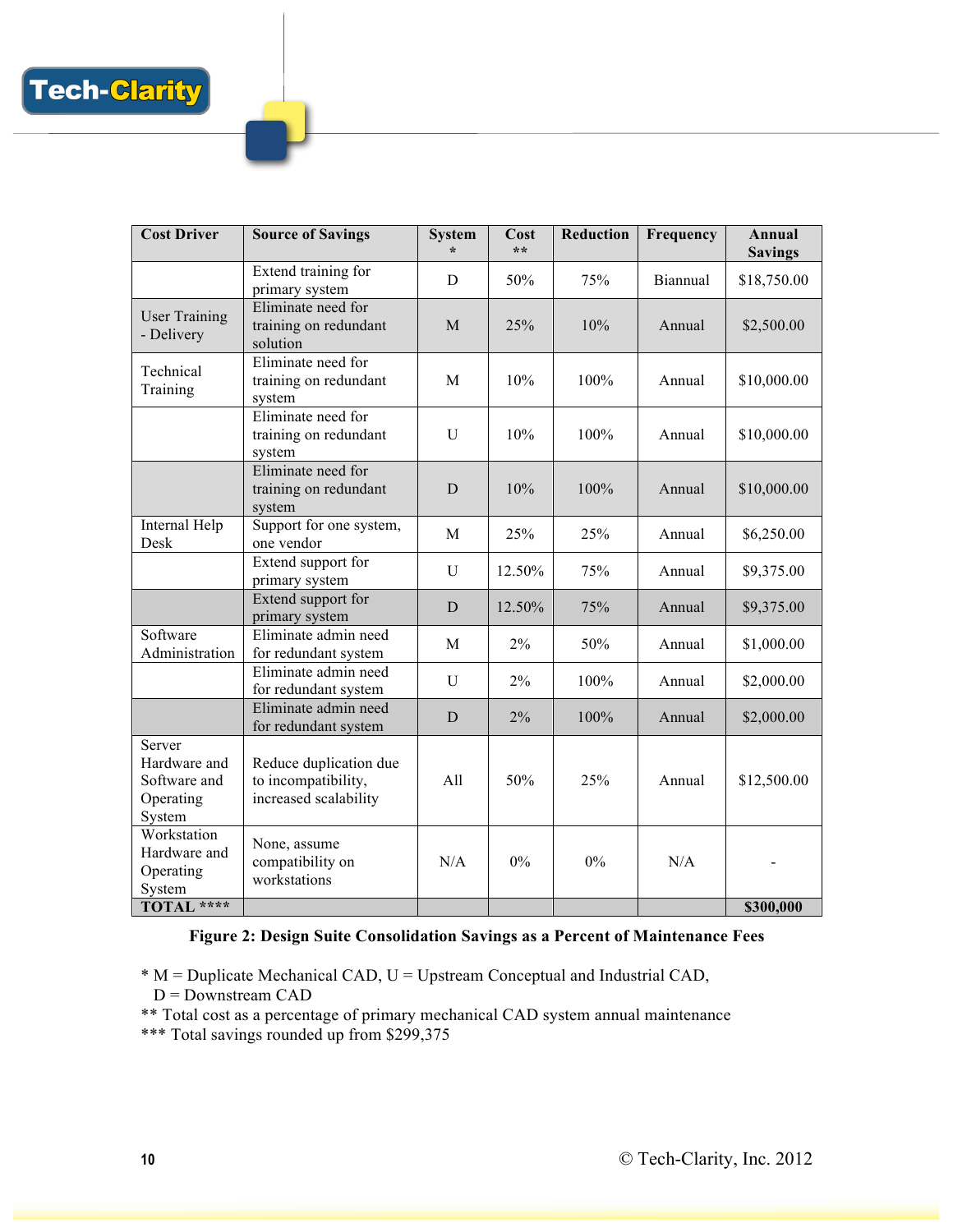The Consolidating CAD report shows the equivalent of 23.3% of original license cost saved per year, or roughly 115% of maintenance. The value of consolidating across the design suite is closer to 300% (Figure 2). These significantly higher cost savings are the result of reducing expenses across multiple CAD systems, including both vendor costs and internal expense such as upgrades, help desk, training, and more. Clearly the opportunity here is much higher than from simply consolidating 3D mechanical design software, and they do not even include people time and inefficiency!

> *The opportunity here is much higher than from simply consolidating 3D mechanical design software, and they do not even include people time and inefficiency!*

## **Conclusion**

The bottom line is that manufacturers waste a significant amount of time recreating product data across disconnected tools in their design process. Few understand how much inefficiency this causes at the critical times when designers should be focusing on innovation instead of fighting with file formats. Upstream data from conceptual and industrial design is recreated or translated, introducing opportunities for errors and creating a gap between the original design intent and what is handed over to production.

*Manufacturers waste a significant amount of time recreating product data across disconnected tools in their design process.*

An integrated design suite, on the other hand, helps keep design intent from conceptual design through the rest of the product lifecycle. It reduces the need to recreate geometry, increasing efficiency by removing the hidden productivity sink. The integrated design suite approach uses a common data model allows people to apply the right tool for the right person and the right job. This is also true downstream, where manufacturing engineers and others need to leverage product data but design in much simpler tools. This saves time and improves quality, and keeps manufacturers from creating gaps in intent from industrial design to what is sent to manufacturing.

*An integrated design suite that uses a common data model allows people to apply the right tool for the right person and the right job.*

A flexible approach also helps companies address the reality of multi-CAD environments. Whether foreign CAD data comes from the supply chain or from legacy designs, direct modeling approaches allow companies to intelligently manipulate the "dumb" data. An integrated suite of tools allows assemblies that include both foreign data and fully parametric models into assemblies.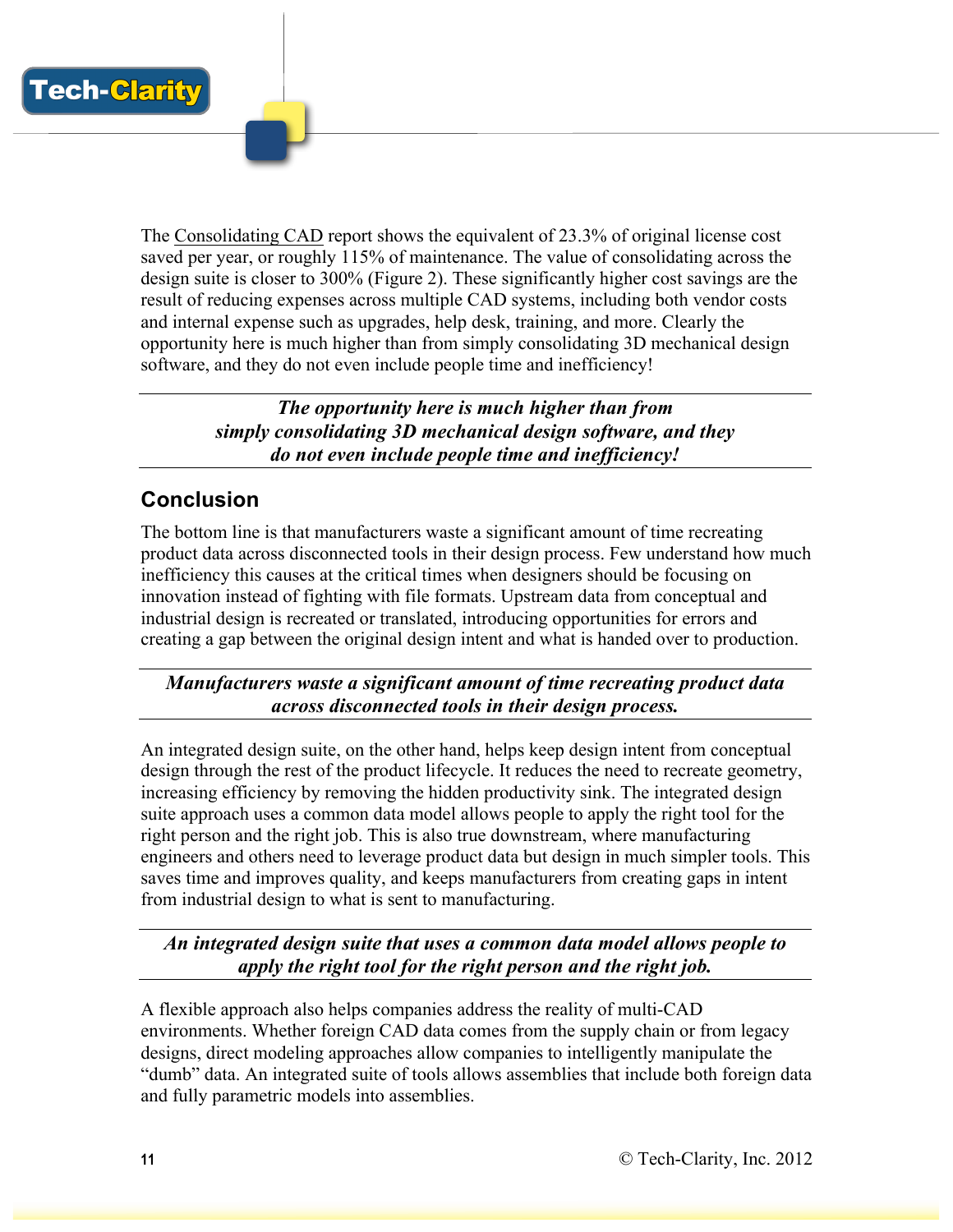

#### *The project to consolidate on a single design suite may likely be targeted to save money in IT.*

In addition to these benefits, an integrated suite allows companies to work in a broader PLM context and enhances corporate flexibility. With all of these potential benefits, however, the project to consolidate on a single design suite may likely be targeted to save money in IT, which might be the simplest reason to get started on an initiative with such strategic benefits.

#### **Recommendations**

Based on industry experience and research for this report, Tech-Clarity offers the following recommendations:

- Research how many different software tools are used across the product development process.
- Research how much time and effort is spent recreating or translating and "healing" designs from one step in the design process to the next
- Consider how much more valuable that time would be if it were spent on more iterations of the conceptual design, spending a bit more time to innovate, or improving time to market
- Reuse digital assets from upstream conceptual and industrial design through detailed design to increase productivity, retain design intent, and prevent errors
- Leverage a suite of design tools that works on a common data model to prevent time lost recreating, translating, and repairing data between steps of the product design process
- Leverage interoperable tools to modify legacy and foreign designs from the supply chain with direct modeling capabilities while maintaining the ability to design with full parametric support
- Explore the corporate benefits or resource balancing and available from a common toolset
- Justify the strategic product development benefits with tactical, hard IT cost savings from consolidating tools and vendors